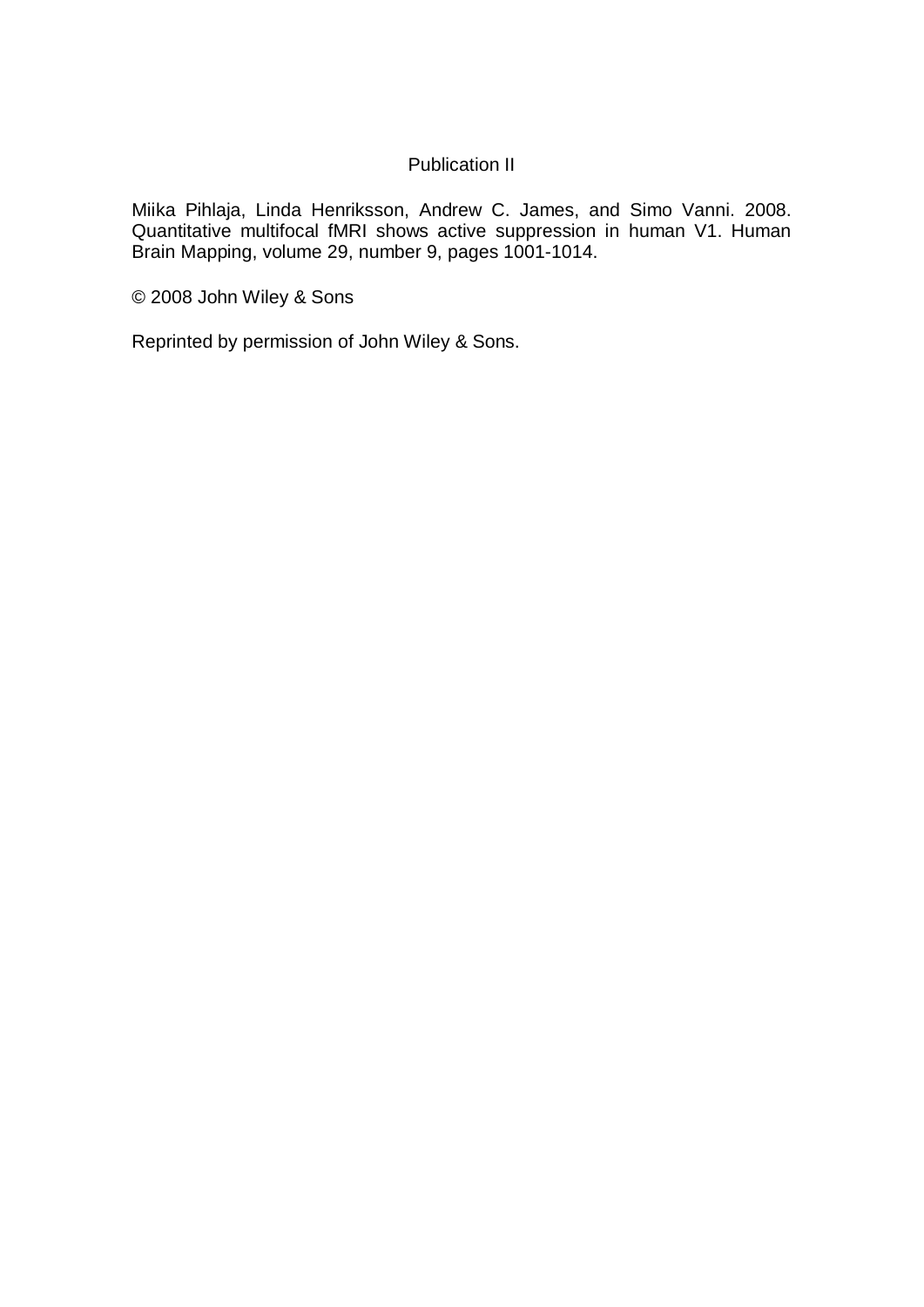# **Quantitative Multifocal fMRI Shows Active Suppression in Human V1**

**Miika Pihlaja,**1,2\* **Linda Henriksson,**1,2 **Andrew C. James,**<sup>3</sup> **and Simo Vanni**1,2

 $^1$ Brain Research Unit, Low Temperature Laboratory, Helsinki University of Technology, Espoo, Finland <sup>2</sup>Advanced Magnetic Imaging Centre, Helsinki University of Technology, Espoo, Finland <sup>3</sup>ARC Centre of Excellence in Vision Science, Research School of Biological Sciences, Australian National University, Canberra, Australia

Abstract: Multifocal functional magnetic resonance imaging has recently been introduced as an alternative method for retinotopic mapping, and it enables effective functional localization of multiple regions-of-interest in the visual cortex. In this study we characterized interactions in V1 with spatially and temporally identical stimuli presented alone, or as a part of a nine-region multifocal stimulus. We compared stimuli at different contrasts, collinear and orthogonal orientations and spatial frequencies one octave apart. Results show clear attenuation of BOLD signal from the central region in the multifocal condition. The observed modulation in BOLD signal could be produced either by neural suppression resulting from stimulation of adjacent regions of visual field, or alternatively by hemodynamic saturation or stealing effects in V1. However, we find that attenuation of the central response persists through a range of contrasts, and that its strength varies with relative orientation and spatial frequency of the central and surrounding stimulus regions, indicating active suppression mechanisms of neural origin. Our results also demonstrate that the extent of the signal spreading is commensurate with the extent of the horizontal connections in primate V1. Hum Brain Mapp 29:1001-1014, 2008. **2008 Wiley-Liss, Inc.** 

Key words: multifocal fMRI; V1; surround modulation; retinotopy

## **INTRODUCTION**

Surround modulation is ubiquitous in vision. Electrophysiological recordings show that the response of a V1

Received for publication 2 March 2007; Revised 5 June 2007; Accepted 6 June 2007

in the presence of surrounding stimuli [Angelucci et al. 2002b; Blakemore and Tobin, 1972; Cavanaugh et al., 2002a; DeAngelis et al., 1994; Jones et al., 2001; Knierim and van Essen, 1992; Maffei and Fiorentini, 1976; Nelson and Frost, 1978; for a review, see Series et al., 2003], but also facilitatory interactions have been reported [Levitt and Lund, 1997; Maffei and Fiorentini, 1976; Mizobe et al., 2001]. Psychophysical experiments show both suppressive and facilitatory effects from surrounding regions in experiments measuring either detection [Chen and Tyler, 2001; Petrov et al., 2005; Polat and Sagi, 1993; Takahashi and Ejima, 1985; Yu et al., 2003] or apparent contrast [Cannon and Fullenkamp, 1991; Chubb et al., 1989; Ejima and Takahashi, 1985; Xing and Heeger, 2001] of the target. Suppression between adjacent parts of visual field has been demonstrated using functional magnetic resonance imaging

neuron to a stimulus in its receptive field center is reduced

Contract grant sponsor: Academy of Finland; Contract grant numbers: 105628, 210347, 111817; Contract grant sponsors: Sigrid Jusélius Foundation, Finnish Graduate School of Neuroscience, Finnish Cultural Foundation.

<sup>\*</sup>Correspondence to: M. Pihlaja, Laboratory of Computational Engineering, Helsinki University of Technology, P.O. Box 9023, 02015-TKK, Espoo, Finland. E-mail: mepihlaj@lce.hut.fi

DOI: 10.1002/hbm.20442

Published online 1 April 2008 in Wiley InterScience (www. interscience.wiley. com).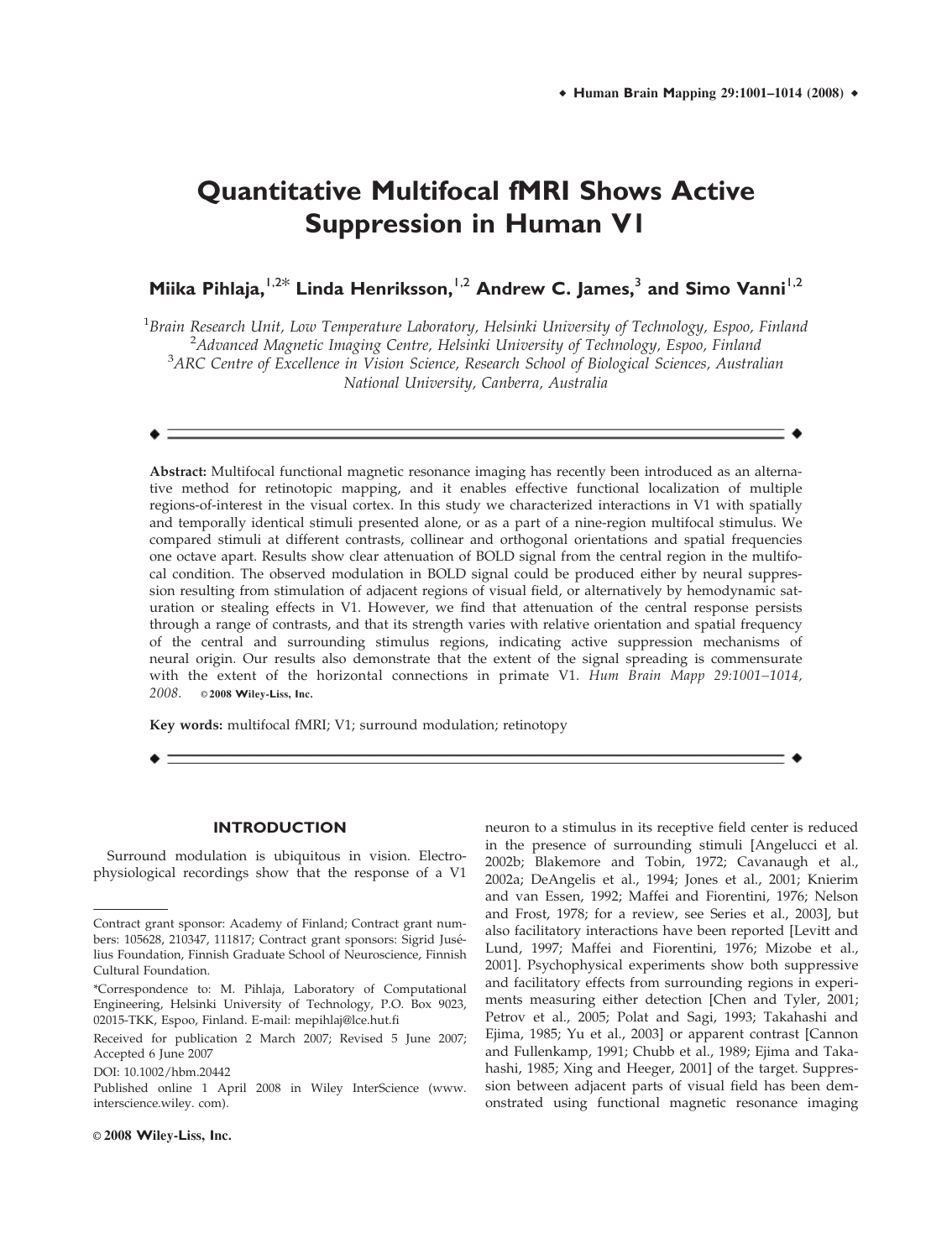(fMRI) [Harrison et al., 2007; Kastner et al., 2001; Williams et al., 2003; Zenger-Landolt and Heeger, 2003] and magnetoencephalography (MEG) [Haynes et al., 2003; Ohtani et al., 2002]. Furthermore, reduced blood oxygenation level dependent (BOLD), [Zenger-Landolt and Heeger, 2003], and neuromagnetic [Haynes et al., 2003] signals in V1 have been directly linked to psychophysical surround masking. Measuring the increase or decrease of neural activity as a function of neighboring visual stimulation and cortical activation is a basic question in the neuroscience of vision, and important for assessing theories addressing efficiency in stimulus encoding, and the integration of visual information across space [Felsen et al., 2005; Rao and Ballard, 1999; Vinje and Gallant, 2002].

Because the hemodynamic signal measured in fMRI is tightly coupled with neural activity [Logothetis et al., 2001; Mukamel et al., 2005; Shmuel et al., 2006], fMRI allows in principle a quantitative method for measuring surround modulation in humans. Traditional block and event-related fMRI designs are inefficient for studying multiple visual field positions, because each location, and in a study of lateral interaction also each combination, must be measured in different time windows. In this study we show that multifocal fMRI (mffMRI) can detect and quantify lateral interactions of neural origin, and thus provide an easy, robust and efficient method to quantify surround modulation with fMRI. In mffMRI multiple fixed regions of the visual field are stimulated concurrently with independent stimulus sequences. The resulting compound response is decomposed using either cross-correlation [Hansen et al., 2004] or multiple linear regression with the general linear model [Vanni et al., 2005]. This technique thus allows quantification of multiple local responses in short measurement time. Furthermore, as the local activity in the visual cortex is modulated by the stimulation of surrounding regions, we expect spatial interactions in the BOLD signal as well. In the case of visual stimulation, this corresponds to the extent of departure from spatial linearity of the BOLD signal. Specifically, does the BOLD signal in response to stimulation of adjacent visual field regions differ from the sum of signals when each is stimulated alone, and what are the physiological substrates of this difference?

In addition to studies of surround modulation, spatial linearity of BOLD response is relevant for retinotopic mapping of visual cortex. Retinotopic organization can be mapped with traveling-wave (phase-encoded) fMRI [DeYoe et al., 1996; Engel et al., 1994, 1997; Sereno et al., 1995; Warnking et al., 2002], and multifocal fMRI was introduced recently as an alternative method [Vanni et al., 2005]. Although mffMRI was efficient for mapping V1, activation of extrastriate cortical areas was less reliable. In a subsequent study, strong extrastriate responses emerged when only part of the visual field was stimulated at a time [Stenbacka and Vanni, 2007], which suggested suppression between adjacent regions in mffMRI. Here, we introduce a method combining mffMRI with parametric analysis

[Buchel et al., 1998], providing a tool to quantify the surround modulation.Hansen et al. [2004] argued that spatial summation of BOLD response in human V1 is linear. They demonstrated that the responses of voxels in V1 to modulated wedges and rings were well predicted by linear summation of the responses to the individual components of the same stimuli. However, the responses to the components of the stimulus in their design were measured during multifocal stimulation, such that the amount of coactive surround stimulation was comparable in all conditions. In the present study, we directly compare V1 BOLD activation by stimulating a single component region in the visual field alone, and as a part of multifocal design, and find that the activation is significantly reduced in the presence of surround stimulation. We then apply a parametric model to quantify the contribution of individual surround regions to the suppression. Finally, we use checker board stimuli at different contrast levels and sinusoidal stimuli at different combinations of orientations and spatial frequencies between central and surrounding regions to show that the signal reduction has a predominantly neural origin.

## **MATERIALS AND METHODS**

## **Subjects and Stimuli**

Nine subjects (two females, aged 22–40) participated in Experiment 1, and eight subjects further participated in Experiments 2 and 3. All subjects had normal or corrected to normal vision and gave written informed consent to participate in the study. The study was approved by an ethical committee of the Hospital District of Helsinki and Uusimaa.

Stimulus images were created with Matlab<sup>TM</sup> (Mathworks), and their display during the functional runs was controlled with Presentation<sup>TM</sup> (Neurobehavioral Systems Inc.). A back projection system with data projector model Christie  $X3^{TM}$  (Christie Digital Systems) was used to display the stimuli inside the scanner. Subjects fixated a point in the middle of the screen at 34-cm viewing distance.

The stimulus in all experiments consisted of nine regions in the left hemifield (Fig. 1a,c). It extended radially from  $1.7^{\circ}$  to 6.7°, with borders at 3.1° and 4.5° eccentricity, and spanned  $90^\circ$  in polar angle, in  $30^\circ$  sectors, from  $30^\circ$  below to  $60^\circ$  above the horizon. The regions were scaled according to the human magnification factor [Duncan and Boynton, 2003], in order to stimulate comparable-sized patches of primary visual cortex. Midpoints of the regions at different eccentricities were at 2.4 $^{\circ}$ , 3.8 $^{\circ}$ , and 5.6 $^{\circ}$ .

Temporal sequences consisted of blocks lasting 7.3 s (4 time points) each. During one block, each region was either active or inactive. One subsequence comprised 12 blocks and thus  $4 \times 12 = 48$  time points. A subsequence could be either multifocal, with all nine regions modulated, or unifocal with only the central one of the nine regions modulated. Irrespective of the type of subsequence, the timing of the central region was always identi-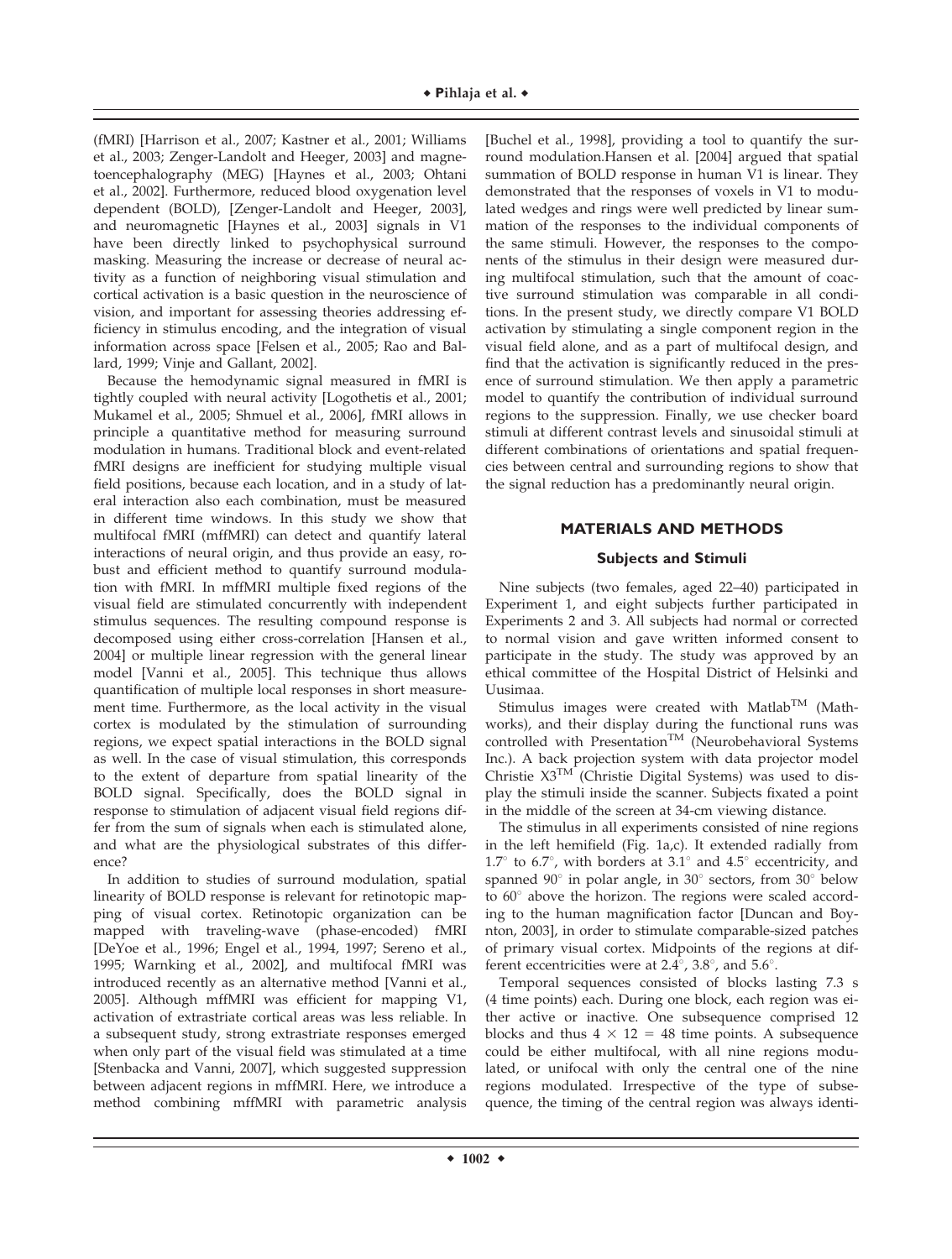

**Figure 1.**

(**a**) Example of the 9-region checkerboard stimulus used in Experiments 1 and 2. In Experiment 2, contrast of the checkerboard pattern was varied. (**b**) Sinusoidal stimuli used in Experiment 3. Multifocal conditions clockwise from top-left: collinear surround with same spatial frequency, orthogonal surround with same spatial frequency, orthogonal surround with different spatial frequency, collinear surround with different spatial frequency. Note that both orientations and spatial frequencies were presented in all regions, and only the relative timing of their presen-

cal. In the multifocal condition each region was active 50% of time. Presentation of the two types of subsequences was balanced across runs.

The order of active/inactive blocks within a subsequence for each region was determined by shifted versions of 11-step quadratic residue sequences, with a 12th step of only inactive regions appended, which made the temporal sequences of the regions exactly orthogonal [Vanni et al., 2005]. Two different shiftings were used within the subsequences of a run, giving an effective dimensionality of 22 for the estimation of effects. The number of stimulated regions in a multifocal design determines the length of the quadratic residue sequence required, thus the rationale behind using only a nine-region subset of a larger 60 region dartboard layout was to achieve a relatively short duration of each single subsequence, allowing balancing between different conditions.

In Experiment 1, the active state in each of the nine regions was a  $4 \times 4$  checkerboard of 82% contrast (dark 4  $Cd/m^2$ , light 40  $Cd/m^2$ ) with 8.3 contrast reversals

tation varied between the conditions. For illustration purposes, spatial frequencies used in the figure are lower relative to the region size than the ones actually used in experiments. (**c**) Region numbering for the multifocal stimulus. We compared the activation elicited by the central region (number 5) in unifocal and multifocal conditions. (**d**) Design matrix for one run in Experiment 1. This run consists of three multifocal and two unifocal subsequences. Different types of subsequences were counterbalanced across runs.

per second. During the inactive state, the luminance was unmodulated at 22 Cd/m<sup>2</sup>. Each of the four experimental runs (240 time points, 7.4 min) contained five subsequences (Fig. 1a,d). This resulted altogether in 10 unifocal and 10 multifocal subsequences. Figure 1d summarizes the design for one run in Experiment 1.

In Experiment 2 we used checkerboard patterns of three contrasts (5, 40, and 80%). Multifocal and unifocal subsequences comparable to Experiment 1 were run at all contrasts. This resulted in six types of subsequences, which were balanced and pseudo-randomized across runs and subjects. Each of the four experimental runs (288 time points, 8.7 min) contained six subsequences. This resulted in four multifocal and four unifocal subsequences at each contrast.

In Experiment 3, stimuli comprised sinusoidal gratings at 40% contrast. Stimulus regions were separated by a small gap, and the edges were smoothed with a Gaussian kernel. Gratings in different regions were always in phase, and their contrast reversed at 8.3 reversals per second. We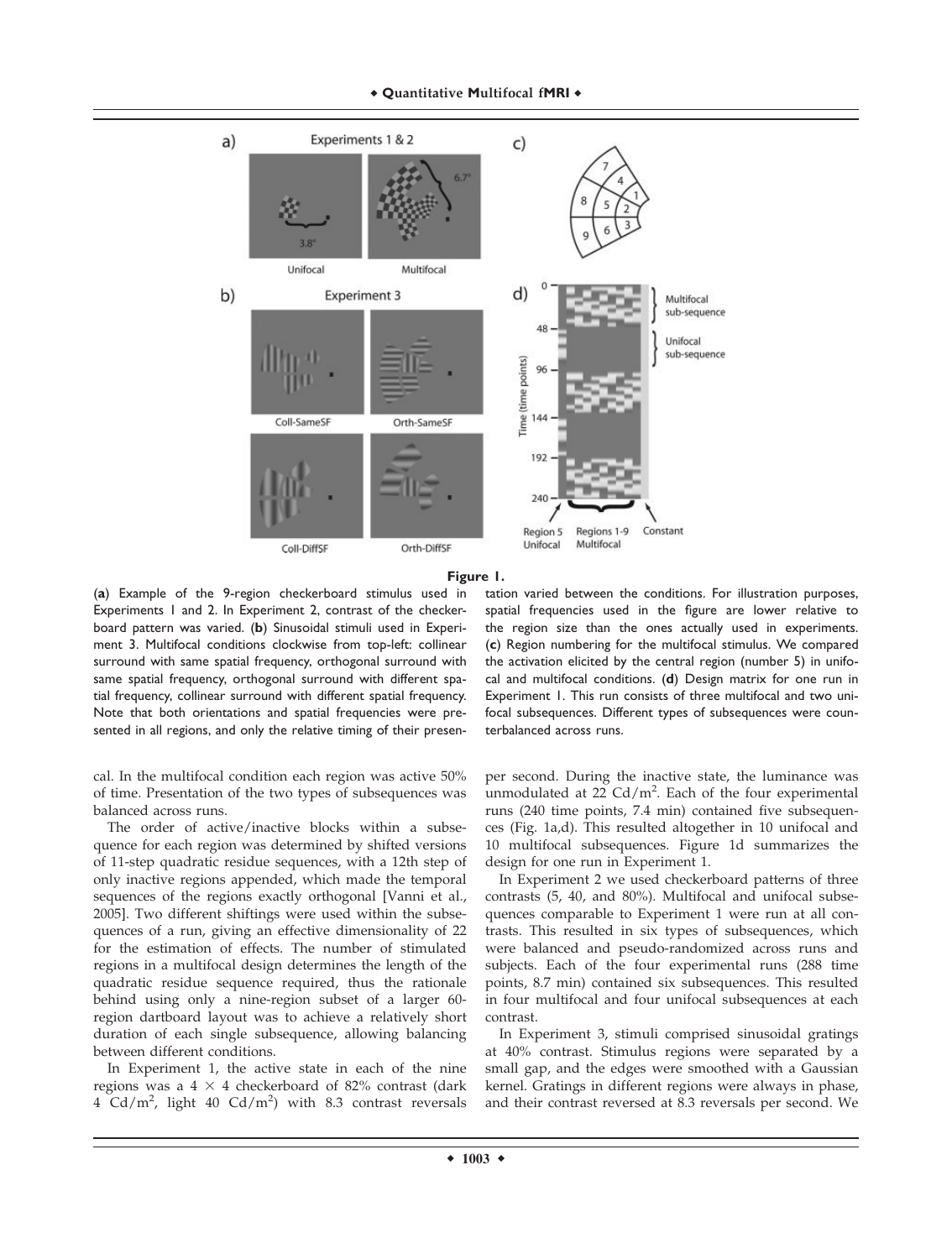used two spatial frequencies (1 and 2 cpd) at vertical and horizontal orientations, resulting in four different combinations of orientation and spatial frequency. During an active block (four time points), each of these combinations was presented for one time point in fixed order, resulting in four different states. In unifocal subsequences, only the central region was active. In multifocal subsequences, gratings in the surrounding regions were either collinear (Coll) or orthogonal (Orth), and had either same (SameSF) or different (DiffSF) spatial frequency relative to central region (Fig. 1b). This was achieved by keeping the stimulus sequence in the central region always the same, and changing the order of the four states in the surrounding regions. Note that in all conditions, each of the spatial frequency/orientation combinations was presented in every region, and only the relative order of presentation in center and surround was varied. All four experimental runs (240 time points, 7.4 min) contained five subsequences, which were balanced and pseudo-randomized across runs and subjects. This resulted in four unifocal and four of the each type of multifocal (Coll-SameSF, Ortht-SameSF, Coll-DiffSF, Orth-DiffSF) subsequences.

## **MRI Data Acquisition and Analysis**

Data were acquired with a 3T MR scanner (Signa  $EXCITE^{18}$ , General Electrics Inc.) and eight-channel receiver head coil for signal detection. A single shot gradient-echo echo planar imaging sequence was used for functional data acquisition with parameters TR 1819 ms, TE 30 ms, acquisition matrix 64  $\times$  64, FOV 160 mm  $\times$  160 mm and flip angle  $60^\circ$ . Altogether 24 slices with 2.5-mm thickness were acquired without gap in interleaved order. Slices were oriented approximately perpendicular to the parieto-occipital sulcus to cover the parietal and occipital visual areas. For each run, the first four volumes were discarded to allow the magnetization to reach a stable state. In Experiments 1 and 3, 4  $\times$  240 and in Experiment 2, 4  $\times$ 288 volumes were included in the analysis. At the end of each experiment T1-weighted anatomical images were acquired with a spoiled gradient-echo sequence, acquisition matrix 128  $\times$  128, FOV 230 mm and slice thickness 1.5 mm.

After reconstruction, functional data were analyzed with the SPM2 toolbox (The Wellcome Department of Imaging Neuroscience, London, England http://www.fil.ion.ucl. ac.uk/, see Frackowiak et al. [2003] for extensive review). The timing was corrected for interleaved slice acquisition, followed by a standard motion correction. Data was not smoothed in order to preserve exact spatial information. The general linear model was fitted to data with one regressor for each active region, after removing low-frequency drift components. Regressors were constructed by convolving the stimulus function of active blocks with the standard SPM2 hemodynamic response function (HRF). A constant offset regressor was included for each of the four

runs to account for the mean signal level. Autocorrelation in the noise was taken into account by modeling it as a first-order autoregressive process, with hyperparameters estimated by the SPM2 restricted maximum likelihood (ReML) method, and the model was fitted by calculating the optimally weighted least squares coefficients for each regressor.

In Experiment 1, regressors were fitted corresponding to each of the nine active stimulus regions of the multifocal stimulus, with one regressor for the unifocal condition (Fig. 1d). In Experiment 2, nine regressors for the multifocal and one for the unifocal condition were estimated for each of the three contrasts (5, 40, and 80%), resulting in altogether 30 regressors. In Experiment 3, nine regressors were fitted for each of the four multifocal conditions and one for the unifocal condition, resulting in 37 regressors. Finally, we reanalyzed Experiment 1 with a parametric design [Buchel et al., 1998], where the second-order effect of surround regions coactive with the central region was fitted by a second degree polynomial in the number of coactive neighboring regions of either border-sharing or corner-sharing types. See quantification of responses below for details of this analysis.

Regions-of-interest (ROI) from the cortex corresponding to the different stimulus regions were selected for further analysis based on the *t*-statistics of each voxel.  $SPM(t)$ maps indicating the significance of activation were calculated for each stimulus region. Active clusters with the highest t-value were consistently in V1, which is in line with earlier data [Vanni et al., 2005]. Clusters were grown around the voxel with the highest  $t$ -value by including neighboring suprathreshold voxels, and their size was limited from three (threshold for the number of voxels in a cluster) to 10 voxels. The cluster for the central region was chosen from voxels that were significantly active in both multifocal and unifocal conditions. In Experiment 1, the location of activation was also analyzed on the cortical surface for four subjects by projecting  $SPM(t)$  maps to the unfolded cortical surface model of occipital lobes (Fig. 2) using the Brain à la Carte (BALC) toolbox [Warnking et al., 2002]. Selected ROIs were then checked against the borders of the visual areas derived from phase-encoded retinotopic analysis [DeYoe et al., 1996; Sereno et al., 1995; Warnking et al., 2002], confirming that the chosen clusters were in V1. The cortical representations for the upper regions  $(1, 4, \text{ and } 7 \text{ in Fig. 1c})$  are very close to the V1/V2 border derived from phase-encoded analysis. This is evident especially for the Subject 5 in Figure 2, even though our stimulus does not reach the vertical meridian in the visual field. This seems to be due to the anisotropy of the visual field representation, where the horizontal meridian occupies relatively larger area of cortical surface than the representation near the vertical, especially upper vertical, meridian. This might be difficult to quantify from a phaseencoded analysis, but is readily seen from the 60-region multifocal data, where the representations for regions corresponding our 1, 4, and 7, and the regions next to the ver-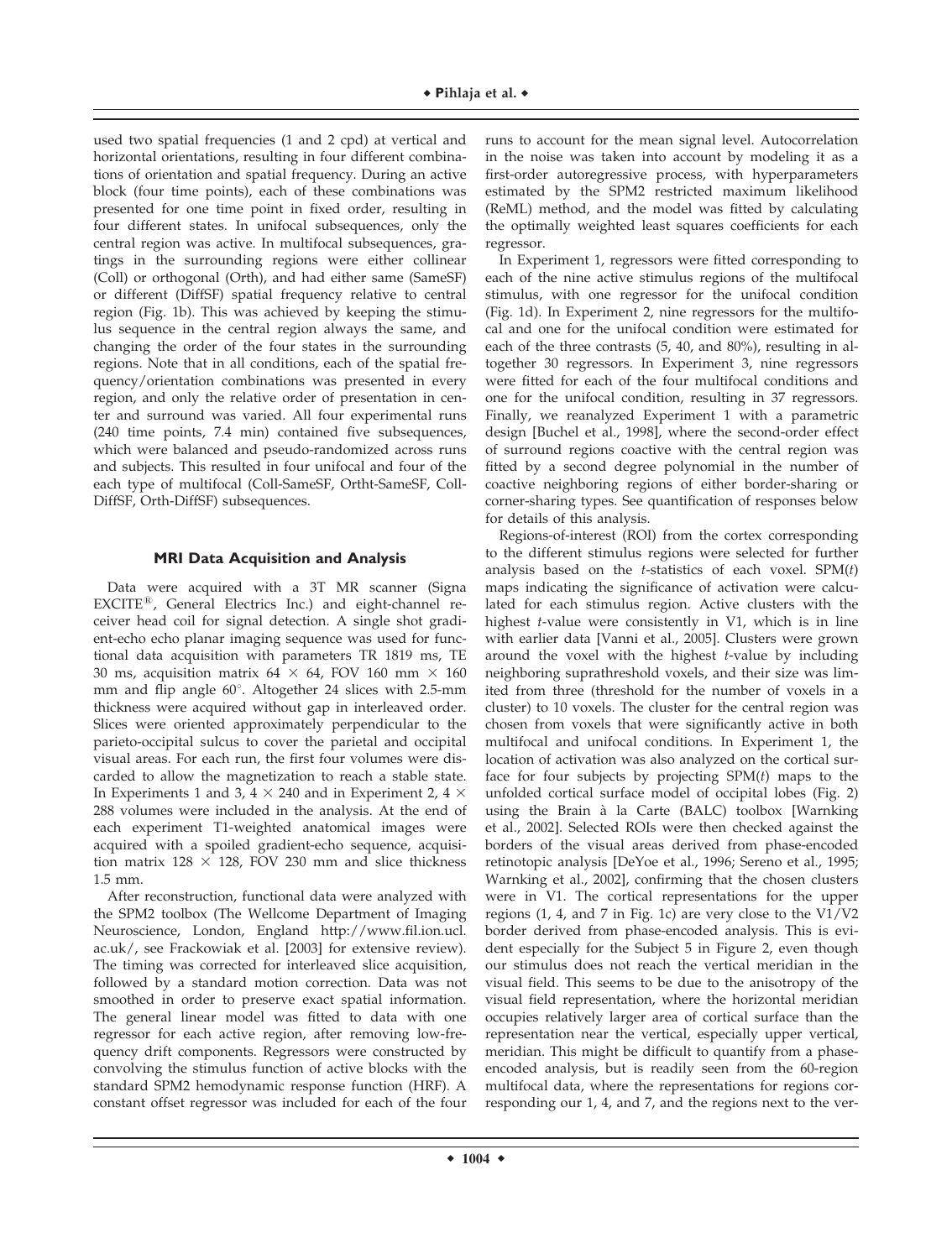

#### **Figure 2.**

ROIs for subjects 1 and 5 in Experiment 1 assigned to the unfolded surface model of right occipital lobe. Borders of visual areas are derived from phase encoded retinotopic analysis.

tical meridian tend to almost overlap in a subset of subjects [see Vanni et al., 2005 for more details].

## **Quantification of Responses**

The SPM software estimates a vector of regression coefficients,  $\beta$ , of the model for each voxel separately. These  $\beta$ estimates are saved as 3D volumes, which correspond to data volumes, one volume for each regressor in the design. We quantified the responses as percent signal change in the BOLD response. The mean signal level across the whole volume is normalized to 100 during the estimation, but the mean signal level in any single voxel is likely to deviate from the global mean. Thus the percent signal change is given by dividing the parameter value (of effect of interest) from each voxel by the parameter value of its constant term, and multiplying by 100. Finally, we averaged these percentages across the voxels that corresponded to the ROIs defined above. This measure was used in all three experiments, except the parametric analysis of Experiment 1, described below in more detail. We also calculated suppression indices for different multifocal conditions in Experiments 2 and 3, defined as  $1 - (R_{\text{Mf}}/R_{\text{Uf}})$ , where  $R_{\text{Mf}}$  and  $R_{\text{Uf}}$  denote BOLD response in multifocal and unifocal conditions, respectively. Each index was first calculated separately for each subject, and then averaged across all subjects.

As far as the assumptions of linear model hold, orthogonality of the stimulus sequences in the different regions guarantees that the activation induced by the central stimulus region is fitted by the corresponding regressor. However, it is possible that there is nonlinear relationship either between neural activation and regional cerebral blood flow (rCBF), between rCBF and BOLD signal, or both [see Buxton et al., 2004]. In the case of a strong compressive nonlinearity saturating the BOLD signal faster than the neural activation, our model would underestimate the amount of neural activity. Thus the spreading activation

from surrounding regions increasing the baseline level of BOLD activation could lead to flawed conclusions about the existence of actual suppression. We address this concern explicitly in Experiment 2 by using low contrast stimuli, which keep the net hemodynamic activation below the saturation level.

To characterize the interaction between central and surrounding stimulus regions in more detail, we recast the analysis in Experiment 1. Only one main-effect regressor was used for the central region, which accounted for both unifocal and multifocal conditions. We then separated surrounding regions to two groups, depending on whether they shared a border or a corner with the central region. Two parametric regressors,  $x<sub>b</sub>$  for borders  $x<sub>c</sub>$  and for corners, were constructed, the parameter taking value 0 in the unifocal condition, and values 1–4 depending on how many border/corner sharing regions were coactive with the central region. Both parameter vectors were further expanded in orthogonalized polynomial basis functions up to second degree and convolved with the HRF [Buchel et al., 1998]. Thus, in the final design, the response of the central region after removing the constant term was modeled as

$$
R = \beta_{\text{main}} * x + \beta_{\text{linear}}^{\text{borders}} * x_b^1 + \beta_{\text{quadratic}}^{\text{borders}} * x_b^2 + \beta_{\text{quadratic}}^{\text{corner}} * x_c^1 + \beta_{\text{quadratic}}^{\text{corner}} * x_c^2
$$

where  $R$  denotes the response,  $x$  is regressor for the central region,  $x<sub>b</sub>$  and  $x<sub>c</sub>$  are the expanded and orthogonalized parameter vectors (exponent stands for the expansion order) convolved with the HRF, and  $\beta$  is the estimate of the contribution of corresponding term in final response. Adjusting the  $\beta$ -weights of the linear and quadratic basis functions for border and corner regressors, amounts to fitting a polynomial of second degree to the parameter values, and thus allows us to approximate arbitrary nonlinearities between parameter values and response in the linear model framework. Thus, we were able to quantify the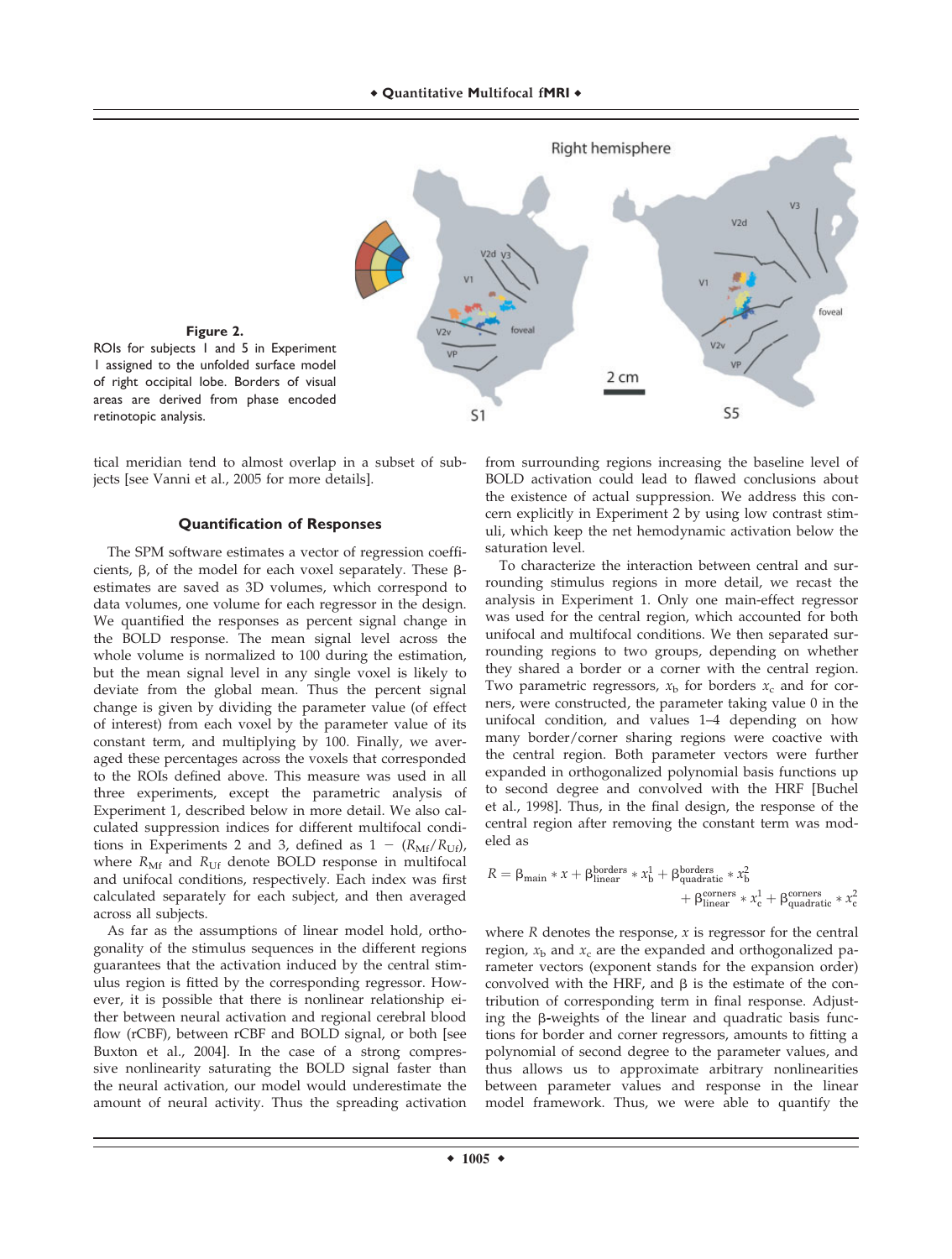modulation of central region response depending on the numbers of coactive border and corner regions. Estimated responses of the central region with different number of coactive border/corner regions were reconstructed according to the estimated  $\beta$ -weights for the main effect, and the linear and quadratic terms of the parametric expansions. We again converted these response estimates to the units of percent signal change by normalizing with the constant coefficient within each voxel, multiplying by 100 and averaging these percentages over all voxels in a given ROI.

We tested the significance of the linear and quadratic coefficients for the second order effects from borders/corners at the cluster level. This was done by constructing a pooled T-statistic for the cluster according to

$$
T = \frac{w^T \beta}{\sqrt{w^T C w + c^T (X^T W X)^{-1} c}}
$$

where  $\beta$  is a vector of coefficients for the tested effect (e.g. linear interaction from borders) of all voxels in the central cluster,  $w$  is a vector with equal entries summing up to 1, C is the error covariance matrix between voxels after model estimation, X is the design matrix, W is the estimated whitening matrix to account for the temporal correlations in the data, and  $c$  is a contrast vector having one at location of effect of interest and zeros elsewhere.

For a given design, SPM automatically estimates the number of effective degrees of freedom (EDF) after the removal of low frequency components and correction of temporal non-sphericity. Our pooled estimator is approximately T-distributed with EDF—one degree of freedom, and was used to address the significance of interactions for each subject separately.

#### **RESULTS**

In Experiment 1 we compared the BOLD response elicited by the central region of the stimulus alone, with the response elicited by the same region as a part of multifocal sequence, to find out if the surrounding regions affect the central response. Figure 3 shows a direct comparison of percent signal change in the central region between unifocal and multifocal conditions. In both conditions, BOLD activation was measured from the ROI corresponding to the central region of the stimulus. The central response was clearly reduced in the multifocal, compared to the unifocal condition (Wilcoxon Signed Rank-test, one-tailed  $P = 0.008$ ), and the effect was consistent over all nine subjects.

We further quantified the influence of the number and spatial configuration of surrounding regions on the strength of suppression with the parametric model. Contribution from different parts of surround may add linearly or nonlinearly, and can be described by using parametric regressors within the linear model framework. We first tested the significance of linear and quadratic components



#### **Figure 3.**

Percent signal change in BOLD response for the central region (Region 5) of the stimulus measured from V1 in Experiment 1. Gray bars correspond to the unifocal condition, with only the central region of the stimulus modulated. White bars correspond to the multifocal condition, with all the nine regions modulated independently. Data from all nine subjects is shown. The mean shows the same data pooled across subjects, error bars correspond to the standard error of the mean (SEM). Asterisks indicate statistically significant (*P* < 0.01) differences in BOLD signal change.

of the expansion of interaction regressors in the central cluster. For border sharing regions, the linear term was negative and significant ( $P < 0.05$ , Bonferroni corrected for the multiple comparisons over nine subjects and four conditions) for all nine subjects, which shows that the strength of suppression increases with the number of coactive border regions. The quadratic coefficient for borders effect was significantly positive for four out of nine subjects (subjects 2, 5, 6, and 8 in Fig. 4). For these subjects the suppression does not increase linearly, but rather saturates with two coactive border regions. Figure 4 illustrates the estimated BOLD response in the central cluster as a function of increasing number of coactive border regions for all nine subjects. We found that neither the linear, nor the quadratic coefficient for the effect of corners was significant in any subjects. This shows that the interaction is considerably stronger with bordering regions.

In order to relate the hemodynamic signal to the underlying neural activity, we first looked at the extent to which the BOLD activation spreads during the stimulation of a single visual region. Figure 5 illustrates the magnitude and spreading of BOLD activation in the central region in unifocal and multifocal conditions of Experiment 1. The normalized BOLD-response is shown for the same two subjects as in Figure 2. It is clear that both the magnitude of the response and the extent of spreading are larger when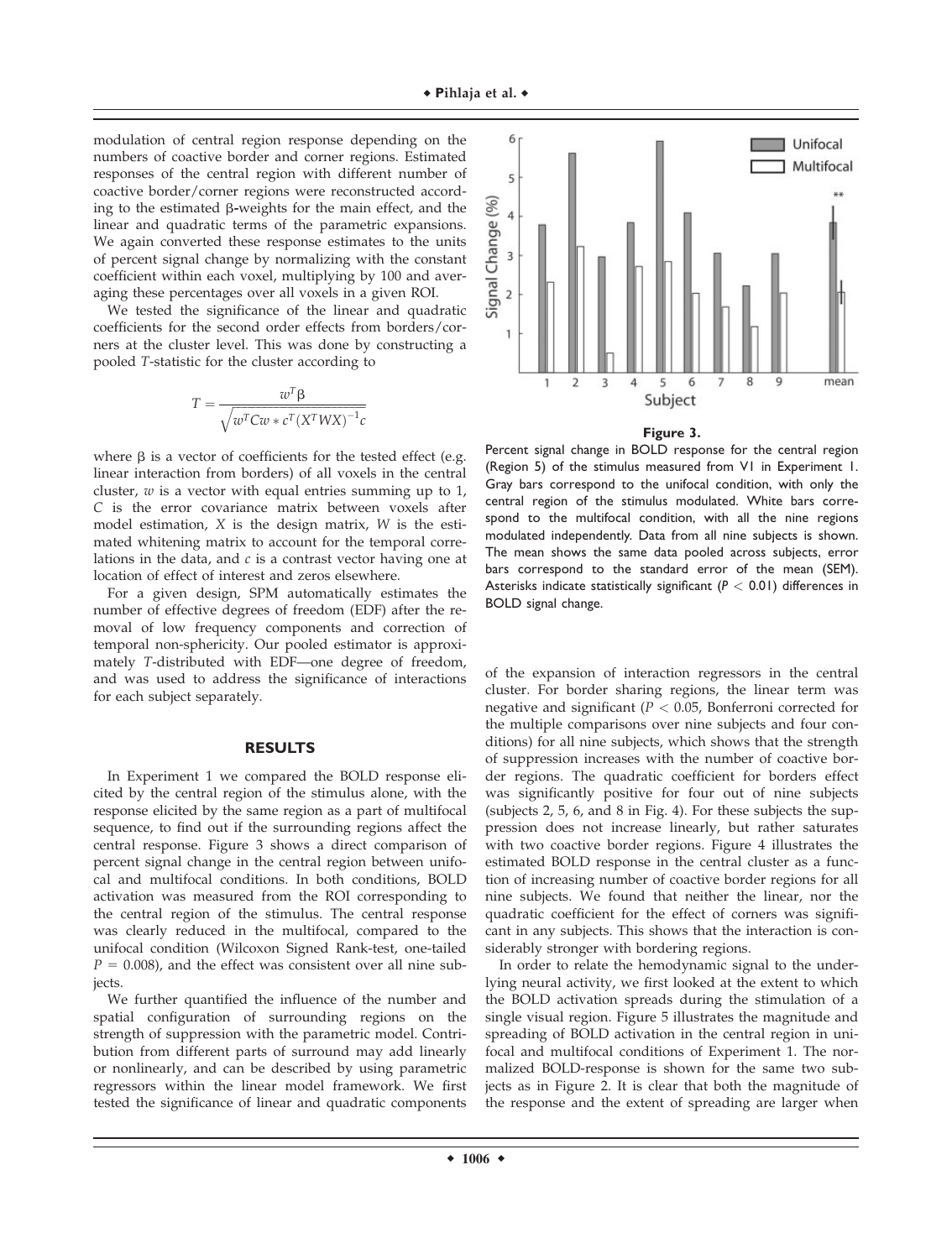

#### **Figure 4.**

Parametrically estimated responses of the central region from Experiment 1. BOLD signal change is plotted as a function of the number of coactive border regions. UF corresponds to the response in unifocal condition with no surround stimulation, and the 1, 2, and 3 correspond to the number of coactive border regions in multifocal condition. Responses are reconstructed from coefficient estimates of the parametric model (see Quantification of responses in the Methods section), and averaged over the voxels in the central region. Dashed lines denote the standard deviation of estimates within a cluster. Suppression is evident in all subjects as expected from the significant negative linear coefficient of border interactions. The positive quadratic coefficient was significant for subjects 2, 5, 6, and 8, and can be seen here as the saturation of the suppression strength after two coactive border regions.

the central region alone is stimulated. However, the overall shape appears to be similar, suggesting homogenous suppression of the response in the multifocal condition.

For unifocal condition in Experiment 1, we also calculated the average spreading of the response to the surrounding regions. We took the ROIs for these nine regions from the multifocal condition, which thus acted as a prior functional localizer for measuring the signal change. Responses in the surrounding ROIs were averaged over subjects, and were consistently smaller compared to the ROI for the stimulated central region, but still significantly present (Wilcoxon Signed Rank-test, one-tailed  $P < 0.05$ , Bonferroni corrected for multiple comparisons) on regions 2, 6, and 8, all sharing a border with the central region (Fig. 6). Relatively stronger spreading of response to these regions relative to corners might result from the amount of shared cortical border, as well as from the shorter mean distance between the regions in V1. This is in accordance with the fact that the suppression from the border regions was significantly stronger compared to the corner regions. Cortical distances between the center points of stimulated regions in Figure 6 are estimated according to human magnification factor with parameter values taken from the study by Duncan and Boynton [2003]. We did not estimate the magnification factor for each subject separately, so care must be taken while interpreting these results quantitatively, as there is substantial variability between subjects. However, as the estimated cortical distance between center points grows to 9 mm, the spreading of functional signal is minimal. This is also evident from the surface analysis of two subjects illustrated in Figure 5, and corresponds roughly to the long-range horizontal connections on macaques projecting up to 5-mm radius from a neuron in the center [Angelucci et al., 2002b], and recent fMRI results measuring the functional spread of electrical microstimulation up to 5.8-mm radius [Tolias et al., 2005].

Experiment 2 tested the contribution of hemodynamic effects on the suppression. These could be either hemodynamic stealing by depleting the supply of blood to the central region [Harel et al., 2002], or conversely, spreading of activation (Figs. 6 and 7) from the surround to the central region could drive the rCBF to close to saturation in the





Normalized BOLD response to the stimulation of central region in unifocal and multifocal conditions of Experiment 1. Responses for subjects 1 and 5 are projected on the unfolded surface model and smoothed with Gaussian kernel ( $\sigma$  = 1.5 mm). Magnitude and extent of the response is evidently larger in unifocal condition. We also calculated the number of above-threshold voxels forming the corresponding cluster in 3D space. For Subject 1, the cluster consisted of 217 voxels in unifocal condition and 53 voxels in multifocal condition. For Subject 5 the corresponding numbers were 146 voxels in unifocal, and 14 voxels in multifocal condition.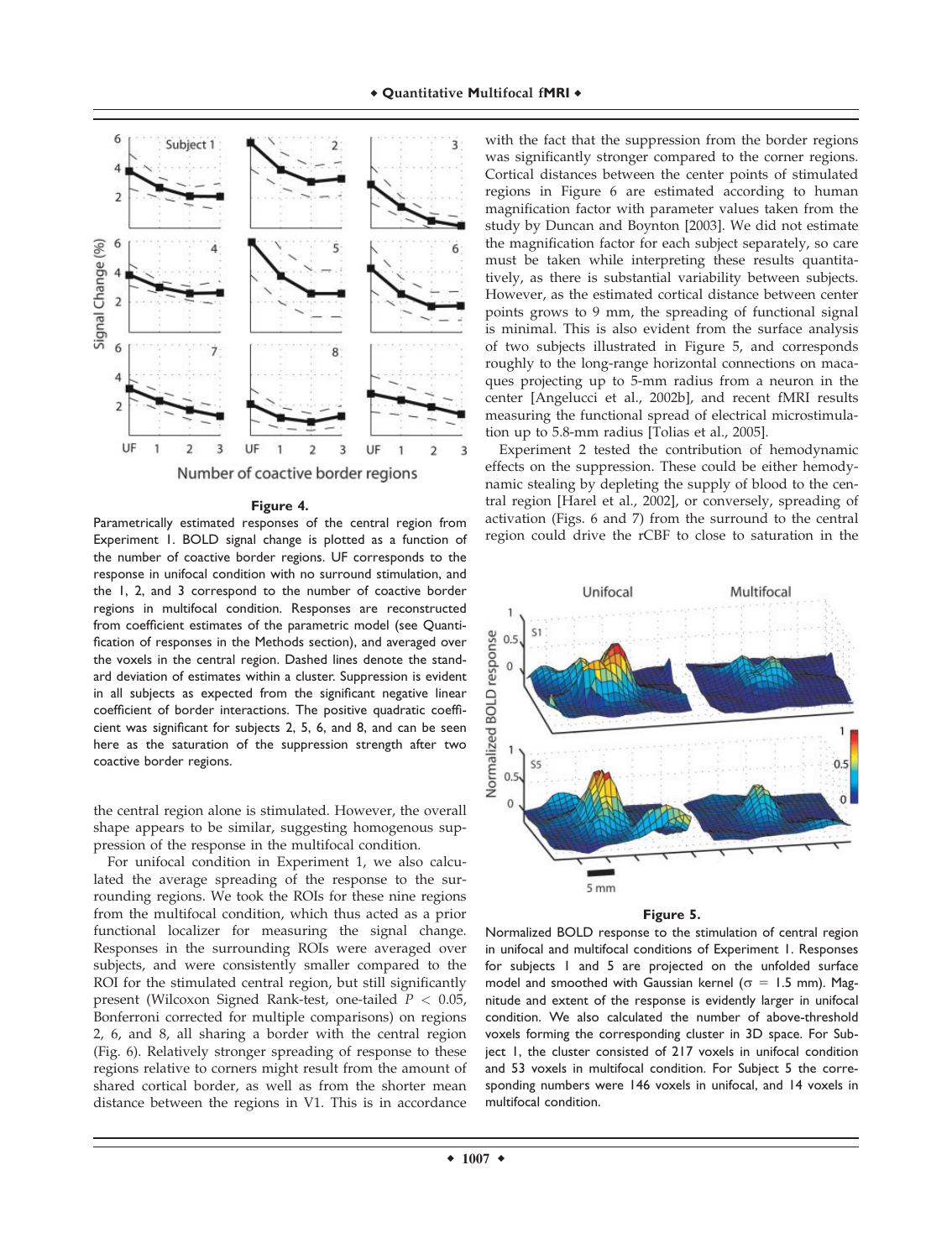

#### **Figure 6.**

Average spreading of activation to eight surrounding regions while only the central region was stimulated in Experiment 1. ROIs for surrounding regions are taken from the multifocal condition. Data is pooled across all participants with error bars corresponding to SEM. Numbers inside the squares correspond to regions, and the location in abscissa denotes the estimated cortical distance (mm) between the midpoints of cluster for Region 5 and the corresponding clusters for the surrounding regions, see text for details. Asterisks indicate statistically significant differences in BOLD signal change (*P* < 0.05, Bonferroni corrected for multiple comparisons). The spreading of activation is strongest for the regions sharing a border with the central region.

multifocal condition [Nielsen and Lauritzen, 2001]. Thus, stimulation of the central region could have had a reduced impact to the BOLD signal, thus producing apparent suppression (see Methods). Increased baseline rCBF is also known to reduce stimulus-induced BOLD activation [Stefanovic et al., 2006; Vazquez et al., 2006]. We probed the possible contribution of these nonlinearities by varying the stimulus contrast. It is well known that both neural [Albrecht and Hamilton, 1982] and hemodynamic [Goodyear and Menon, 1998; Logothetis et al., 2001] activity increase monotonically with the stimulus contrast. In reducing the contrast we assume that the magnitude of possible hemodynamic stealing is diminished, and the level of BOLD signal is kept below the saturation regime.

As in Experiment 1, we first measured the spreading of activation to the surrounding regions during the unifocal condition at all three stimulus contrasts to confirm that the spreading of activation was reduced at lower contrasts (Fig. 7). For ease of visualization, we have averaged the responses over the regions sharing a border with the central one, and regions sharing a corner. The distribution of responses among the regions was comparable to that of Experiment 1 (Fig. 6) at all stimulus contrasts. We tested the difference in the spreading of response at different stimulus contrasts with the Friedman test, which is a nonparametric alternative to repeated measures ANOVA. There was a significant difference ( $P = 0.04$ ) in the absolute level response between different stimulus contrasts in regions sharing a border with the central one, confirming that the spreading of activation is weaker at lower contrasts. Even though we measure the spreading of activation from central to peripheral regions, we assume here symmetrical spreading from surround to central regions. If we take that each bordering cortical region activates the centre to the same degree as they are activated by the central region, the increase in the baseline rCBF at lower contrast multifocal conditions should be smaller. Note that we are measuring here the absolute level of response in surrounding regions instead of fractional response relative to central response, which is similar at all three contrasts. That is precisely because we are interested in the level of baseline activity induced by surrounding stimulation that might induce the saturation effects in the central region during the multifocal condition. We cannot totally exclude the possibility that the detectability of the central region



**Figure 7.**

Spreading of activation to surrounding regions in Experiment 2 during the unifocal condition. ROIs for surrounding regions were taken from the multifocal condition. Responses in four bordering and four cornering regions were pooled together for the ease of comparison. There is a significant difference in spreading (*P* < 0.05) at different stimulus contrasts to bordering regions. Data is pooled over all eight subjects, and error bars denote SEM.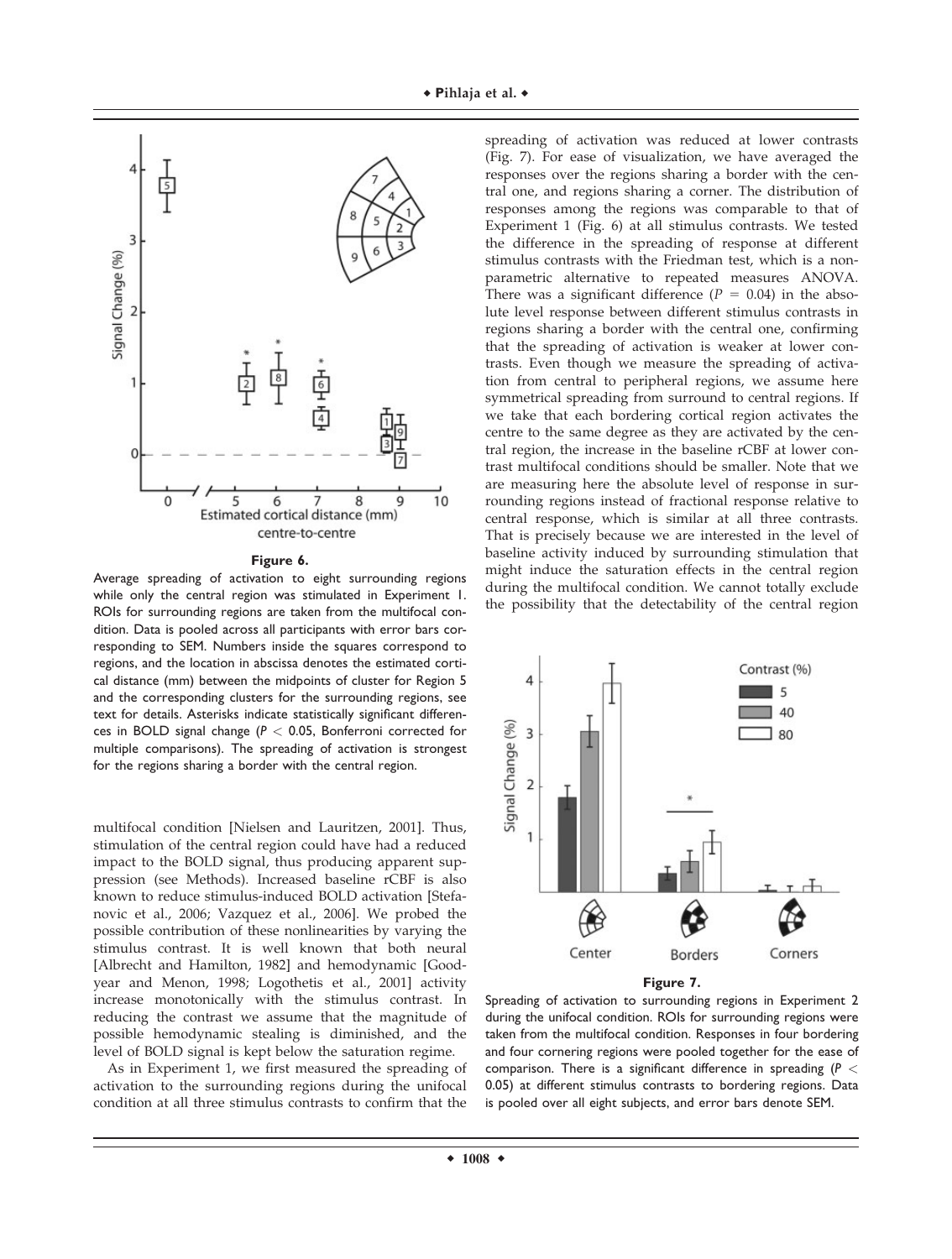

#### **Figure 8.**

Comparison of the strengths of suppression at different stimulus contrasts. Bars on the left indicate percent signal change in BOLD response for the central region of the stimulus at three different contrast levels in Experiment 2. Gray bars correspond to the unifocal, and white bars to the multifocal condition. Bars on the right are suppression indices for corresponding stimulus contrasts. Data is pooled over all eight subjects, and error bars denote SEM. Asterisks indicate statistically significant differences in BOLD signal change  $(P < 0.05)$ .

induced BOLD activation would depend solely on the relative level of baseline activity (i.e., the fractional spreading of activation at different contrasts), but address this concern further in Experiment 3 by altering the stimulus characteristics known to modulate the strength of the neural suppression.

Figure 8 shows the percent signal change between multifocal and unifocal conditions and the corresponding suppression indices at three different contrast levels. Reduction of the BOLD response in the multifocal condition persists across the contrasts (Wilcoxon Signed Ranktest, one-tailed  $P < 0.05$  Bonferroni corrected, for all stimulus contrasts), and there is a trend for stronger suppression at lower contrasts. This would not be expected if the suppression was due to hemodynamic stealing, as there should be increased demand and thus stronger effect from stealing in the high contrast condition. A representative time series from single run of the Experiment 2 is plotted in Figure 9. This illustrates the fact that the baseline level of activation is elevated in the multifocal condition due to the stimulation of the surround, while the modulation induced by central region stimulation is smaller relative to the unifocal condition. The elevation of the baseline activation and the absolute level of the BOLD-signal are clearly lower at the lower stimulus contrasts, thus excluding the possibility that the reduction of the central region induced activation would be due to the saturation of the BOLD-signal level. Taken together this indicates neural rather than hemodynamic origin for the suppression.

In Experiment 3 we used sinusoidal gratings instead of checkerboards to further examine the neural contribution to the interaction effects. We expect that changing either relative orientation, spatial frequency or both, between the central and surrounding regions would reduce suppressive effects if they were of neural origin. Figure 10 shows the BOLD signal change in the unifocal condition, and the four multifocal conditions with different combinations of relative orientation and spatial frequencies (Coll-SameSF,



#### **Figure 9.**

A representative time series from S5 in one run of Experiment 2. Data has been averaged over the voxels in the central cluster, and centered after removing the linear drift. One run includes unifocal (UF) and multifocal (MF) conditions at all three contrast levels (5, 40, and 80%). Arrows at the bottom denote the onsets of the central stimulus region, after which the region was active for the subsequent four time points.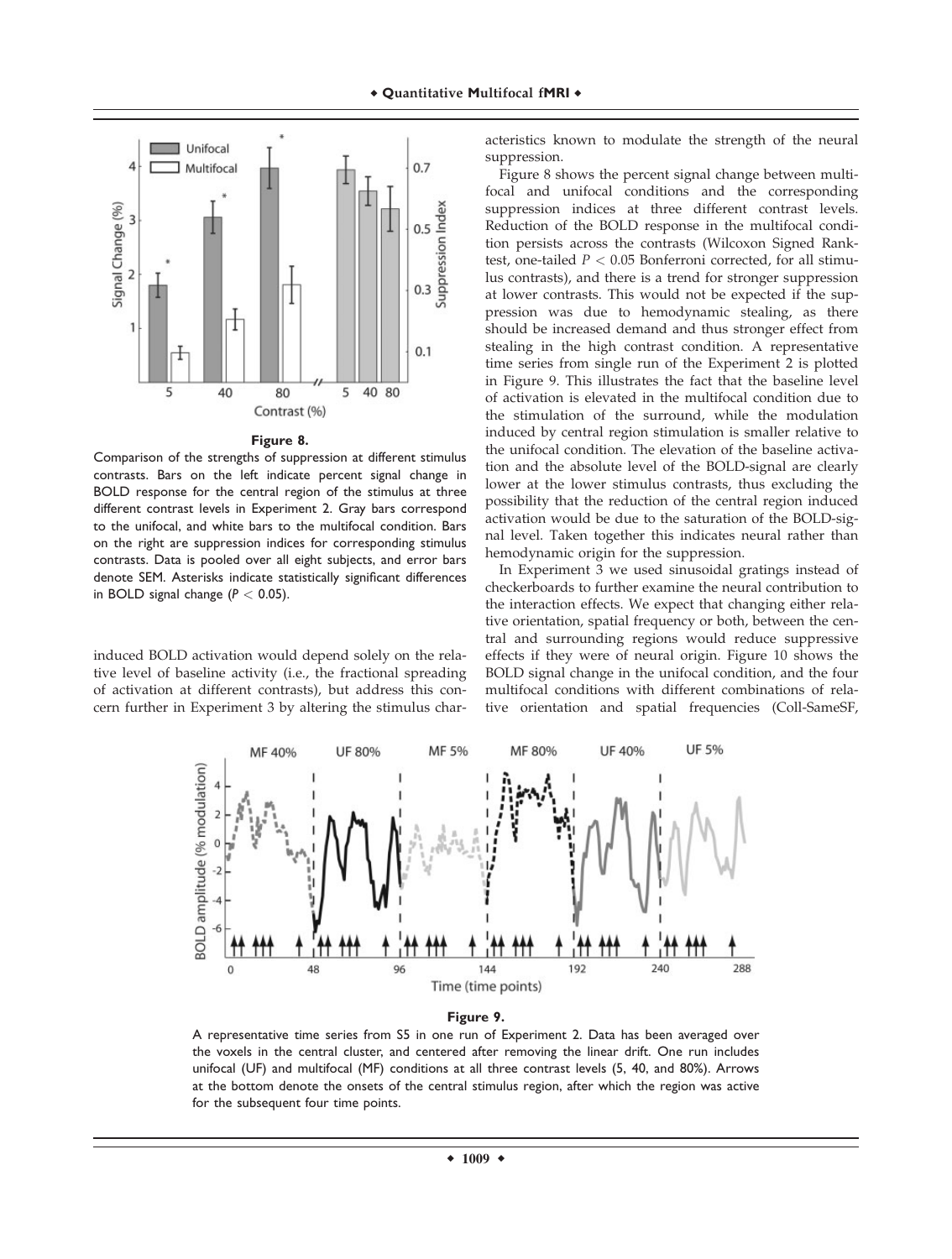

#### **Figure 10.**

Comparison of the strength of suppression with different surround characteristics. Bars on the left indicate percent signal change in BOLD response for the central region of stimulus in the unifocal (gray) and the four different multifocal (white) conditions of Experiment 3. Bars on the right are corresponding suppression indices for different multifocal surround configurations relative to the unifocal condition. Data is pooled over all eight subjects, and error bars denote SEM. Asterisk indicates statistically significant difference in BOLD signal change (*P* < 0.05) when Coll-SameSF is tested against the mean of other three multifocal conditions. Suppression is strongest when both orientation and spatial frequency of center and surround are matched.

Ortht-SameSF, Coll-DiffSF, Orth-DiffSF). As expected, reduction in BOLD response is strongest when both parameters are matched between central and surrounding regions. Changing the relative orientation or spatial frequency of the surround reduces the suppression, but there is practically no difference between one and two parameter-change configurations. Thus we tested the mean response for these conditions against Coll-SameSF, and found it significant (Wilcoxon Signed Rank-test, one tailed  $P = 0.013$ ), again indicating neural origin of suppression. Note that part of the suppression remains in all multifocal conditions, suggesting a non-specific component of suppression.

## **DISCUSSION**

The BOLD response to visual stimulus is reduced significantly if it is presented as a part of multifocal sequence compared to the condition where it is presented with similar time course, but without surrounding stimulation. This indicates nonlinear spatial interactions during mffMRI in V1. The effect is consistent through varying contrasts, and it is weaker when the stimulus characteristics of the center and surround differ in orientation and/or spatial frequency, indicating neural suppression rather than hemodynamic origin. However, the reduction in response cannot be fully eliminated with parametric variations of the surround. Quantification of the suppression indicates that there exists some individual variation in the linearity of the suppression mechanism itself (Fig. 4). In addition, we found that local cortical activation spreads to neighboring cortex, corresponding approximately to the length of long-range horizontal projections in macaque V1 [Angelucci et al., 2002b].

## **Mechanism of Reduced BOLD Response**

In earlier studies, reduction in underlying neural activity has been considered as a likely reason for negative BOLD responses [Shmuel et al., 2002, 2006; Smith et al., 2004; Stefanovic et al., 2004], and we believe that the suppression of neural activity is the most viable explanation of the present results as well. An alternative explanation for reduced response in the multifocal condition could be nonlinearities in the cortical vascular response. Stimulation of surrounding regions might induce hemodynamic stealing [Harel et al., 2002] reducing the amount of oxygenated blood available for the cortical region corresponding to the central part of the stimulus. This could result in reduced BOLD signal for the central region in the multifocal condition. Alternatively, surrounding regions in the high-contrast multifocal condition might induce considerable baseline activity, and increase the CBF closer to saturation in the central cortical region, thus reducing the dynamic range of possible modulation from stimulation of the central region leading to flawed estimates of neural suppression. This kind of spreading of positive BOLD activity to nearby regions of cortex is evident in Figures 5 and 6. However, if the reduction in BOLD response were due to hemodynamic saturation, we would expect the difference between multifocal and unifocal conditions to vanish or at least decrease at low contrasts when neural and hemodynamic responses to surrounding stimuli are decreased (Fig. 9). Our results demonstrate that this is not the case, as the reduction in BOLD response persists also at low contrast (Figs. 8 and 9). Contrary to this, there is actually a trend towards stronger reduction of BOLD response at lower contrasts, indicating the presence of an active suppression mechanism. A Similar trend towards strengthening of the suppression at lower contrasts is also evident in psychophysics [Xing and Heeger, 2001, their Fig. 3].

The surround suppression is usually strongest when the stimulus attributes of the center and surround are matched [e.g. Cavanaugh et al., 2002b; DeAngelis et al., 1994; Petrov et al., 2005; Xing and Heeger, 2001]. Thus the reduced suppression with the different relative orientation and spatial frequency (Fig. 10) indicates neural origin of suppression. Figure 10 shows that part of the suppression remains at all multifocal conditions, irrespective of the stimulus characteristics of the center and surround. While this remaining sup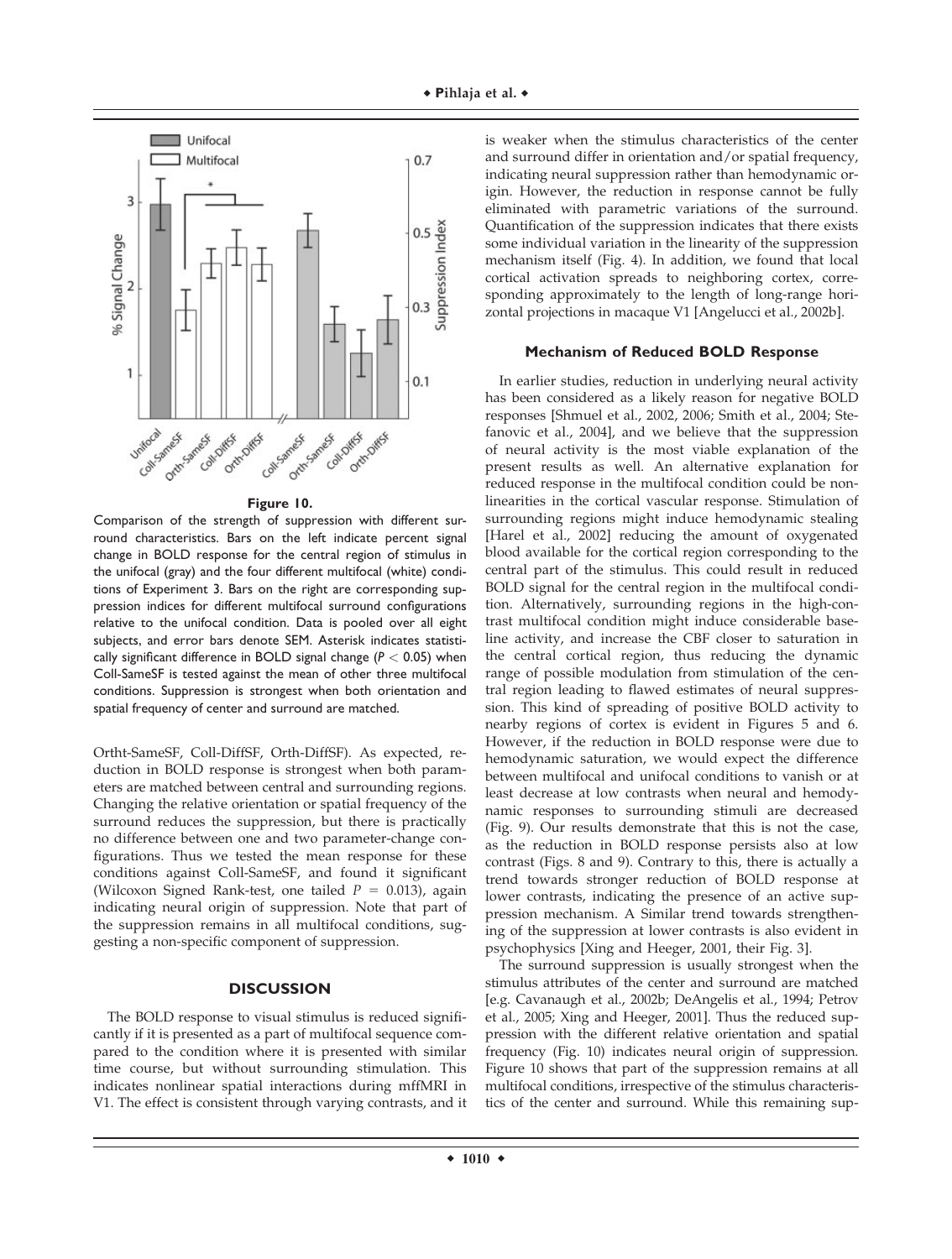pression could be due to hemodynamic effects, we believe it emerges from broadly tuned neural interactions. Physiologically measured suppression can be broadly tuned to spatial frequency [DeAngelis et al., 1994], and making the surround orientation orthogonal does not necessarily abolish all of the suppression in electrophysiological [Cavanaugh et al., 2002b] or psychophysical [Xing and Heeger, 2001] experiments. Surround suppression from outside the neuron's classical receptive field has been demonstrated in LGN [Solomon et al., 2002], and even at the retinal ganglion cells [Solomon et al., 2006], and the broadly tuned component of suppression observed in cortical cells might be inherited from these mechanisms earlier in the visual pathway [but see Angelucci and Bressloff, 2006]. Alternatively, we can speculate that a cortical mechanism, different from the orientation-tuned interaction, could induce the suppression. Further experiments, e.g. comparison of monocular vs. binocular interactions are necessary for separation of the two possibilities. Neural interpretation is also evident in Zenger-Landolt and Heeger [2003], who measured surround suppression with sinusoidal gratings. They used two 750-ms intervals separated by 375-ms gap, and the center and surround were either both presented in the first (simultaneous) or in different intervals (lagging). Both psychophysical masking and suppression of the central BOLD response were abolished in the lagging condition. This time-scale would be too fast for purely hemodynamic effects such as stealing to disappear.

Relating the current results to earlier physiological [Angelucci et al., 2002b; Cavanaugh et al., 2002a; DeAngelis et al., 1994; Jones et al., 2001; Knierim and van Essen, 1992; Levitt and Lund, 1997; Maffei and Fiorentini, 1976] and psychophysical [Chubb et al., 1989; Ejima and Takahashi, 1985; Petrov et al., 2005; Xing and Heeger, 2001] literature on surround suppression, two aspects of our stimuli are worth noting. First, in the current study we used equal contrast on the center and surround regions, which is often the case in the electrophysiological recordings reporting surround suppression [e.g. Angelucci et al., 2002b; Cavanaugh et al., 2002a; DeAngelis et al., 1994]. In addition, several psychophysical studies have used matched center and surround contrasts [Cannon and Fullenkamp, 1991; Meese and Hess, 2004; Xing and Heeger, 2001], at the range of contrasts comparable to our Experiment 2 [Xing and Heeger, 2001]. Second, in our stimulus, one mini-block during which the region could be active or inactive, lasted 7.3 s. In physiological experiments the stimulation typically lasts at least several seconds, during which the firing rate of neuron is suppressed [e.g. Cavanaugh et al., 2002a; Shmuel et al., 2006]. In contrast, psychophysical experiments typically use transient stimuli, so we cannot make a direct comparison between earlier studies and our results in this respect. However, psychophysical suppression has been related to the reduced BOLD response in a study using more rapid stimulation paradigm [Zenger-Landolt and Heeger, 2003], allowing us to conclude that the present results are in line with the earlier electrophysiological and psychophysical reports on surround suppression.

Precise physiological substrates of surround suppression are still debated, and might include lateral inhibitory connections within V1 [DeAngelis et al., 1994; Knierim and van Essen, 1992], or feedback from higher cortical areas [Angelucci et al., 2002b; Cavanaugh et al., 2002a; Knierim and van Essen, 1992]. Also the suppressive fields in LGN could decrease the excitatory input to V1 [Ozeki et al., 2004; Solomon et al., 2002] and reduce the recurrent excitatory activation in cortical networks [Ozeki et al., 2004; Wielaard and Sajda, 2005]. With the increasing understanding of these network mechanisms in future, we will be able to apply more accurate models and thus better probe the network mechanisms of individual subjects. Similar results showing surround modulation in V1 BOLD response have been reported earlier [Harrison et al., 2007; Williams et al., 2003; Zenger-Landolt and Heeger, 2003], although with stimuli of larger size. Our work adds a quantitative method with finer spatial scale, and further evidence in favor of neural rather than hemodynamic origin of the surround suppression in BOLD response. In contrast, our results are inconsistent with results of Hansen et al. [2004], who reported spatial linearity of summation in V1 with a comparable technique. However their conclusion was based on comparisons between either whole wedges/rings or smaller regions (parts of whole wedges/rings) governed by shifted versions of a binary M-sequence. In their stimulus a single region was never presented alone, but in general had four bordering neighbors coactive 50% of the time. This would be a comparable amount of surround suppression to having the two bordering neighbors in a wedge or ring coactive 100% of the time. That study thus indicates equivalence of these two forms of surround coactivation, but does not provide direct evidence for the spatial additivity of the BOLD response.

## **Spread of BOLD-Signal Is Determined by Neural Activity**

In retinotopic mapping, it is important to consider the extent of the cortical point spread of given stimulus, which depends on the method used to measure the activation. With optical imaging of intrinsic signals Das and Gilbert [1995] demonstrated that the diameter of point spread was on average 3.8 mm for 1 mm  $\times$  1 mm area of spiking cortex in cat, being independent of the cortical location, and thus receptive field size. This vascular response is likely to result from increased metabolic demands due to extensive spreading of subthreshold synaptic activity via horizontal connections [Das and Gilbert, 1995; Grinvald et al., 1994]. Correspondingly, results from optical imaging with voltage sensitive dyes in monkeys show that the region of sub threshold activation on the cortex is considerably larger than the region of spiking activity [Grinvald et al., 1994]. Grinvald et al. modeled the spreading of neural activation with exponentially decaying function and found that the space constant was up to 3 mm. More recently, the spreading of BOLD activation resulting from directly injected cur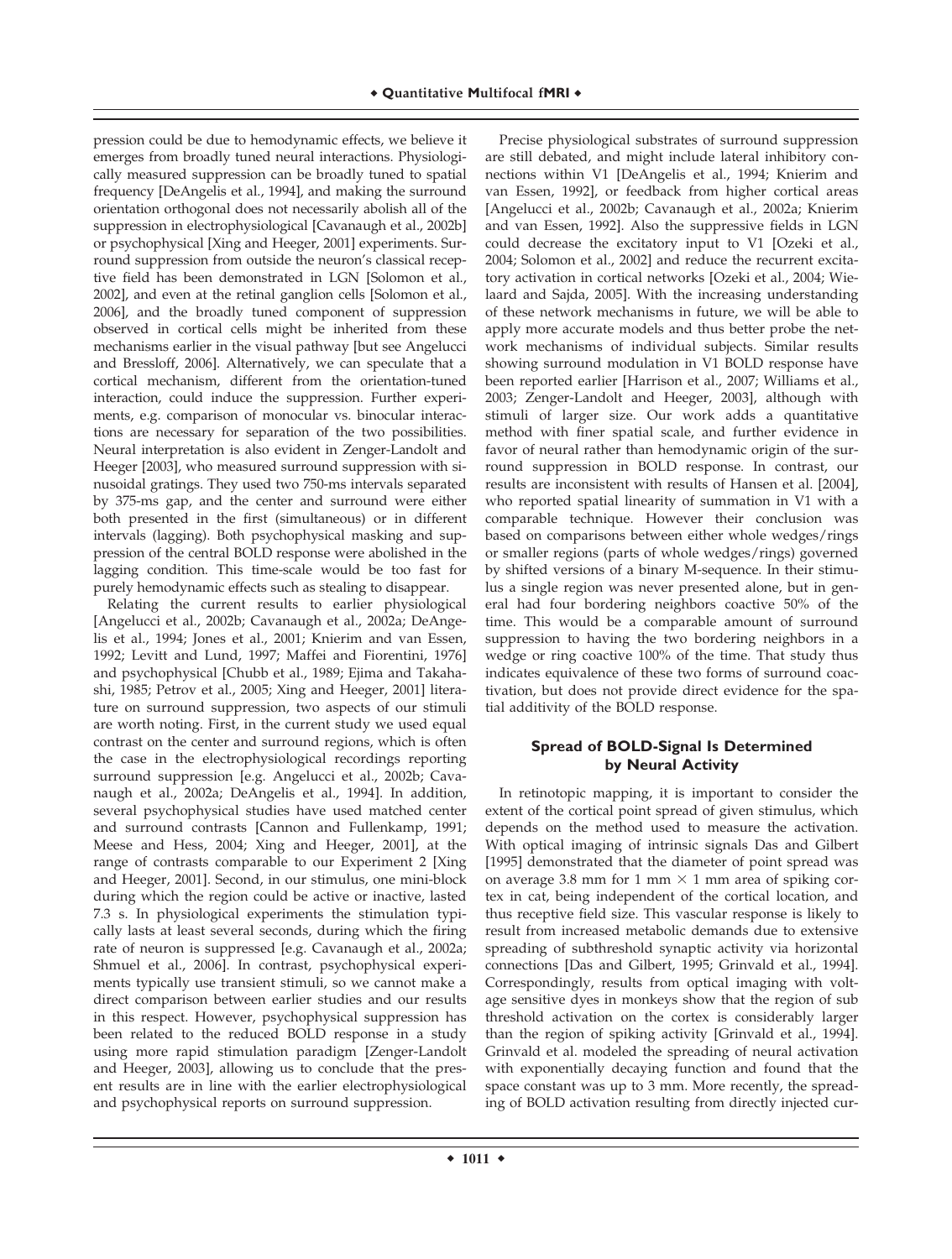rent to monkey V1 was found to be from 2 to 5.8 mm depending on the current amplitude [Tolias et al., 2005], and their chronaxie measurements indicated that the excitability of the stimulated elements yielding the BOLD signal was well matched with the excitability of pyramidal neurons. Our results are in agreement with these studies, as seen from Figures 5 and 6. The spreading of activation to neighboring regions is evident, and diminishes close to baseline, as the estimated distance between the midpoints of cortical presentation increases.

Should the spatial summation of BOLD response be linear, we would expect equal response strength and spreading in the unifocal and multifocal conditions. Yet, as we demonstrated, adding the surround suppresses the central response. These results correspond with Grinvald et al. [1994], who demonstrated symmetry in the spread and suppression between a centre and a surround. The spreading of their excitatory surround signal to the central region was evident when only the surround was stimulated, but the activation measured for center and surround stimulus together was clearly reduced compared to central stimulus alone [Grinvald et al., 1994]. This suggests that the spreading is coupled with suppressive neural interactions, which can be observed only when the central region is stimulated above some threshold.

Angelucci et al. [2002a] and Schwabe et al. [2006] have proposed a mechanism in which the suppression is mediated by inhibitory interneurons. The local network receives thalamic feedforward, lateral and extrastriate feedback input, and the inhibitory interneurons have high activation thresholds relative to the local excitatory pyramidal cells. In their model, the excitatory connections are able to drive a neuron's response while the input to inhibitory interneurons is low, but are masked by inhibition when the strong input drives the inhibitory interneuron over its activation threshold. In this model the surround suppression is explained by the overall network activity, including feedback from extrastriate neurons with large receptive fields, driving the inhibitory interneurons. This type of mechanism operating at the population level could explain our current results of spreading activation (Figs. 5 and 6) turning into suppression (Figs. 3–5).

## **BOLD Signal Enables a Unique Viewpoint on Neural Activation**

Functional MRI cannot match the spatial or temporal resolution of single unit electrophysiology, but might offer a somewhat unique perspective on the functioning of neural systems. Responses in single unit recordings are typically characterized as firing rates, while the BOLD signal is linked particularly to local field potentials (LFPs) arising from dendritic input and local processing rather than spiking output [Lauritzen, 2001; Logothetis et al., 2001]. However, recently Mukamel et al. [2005] demonstrated that multi-unit recordings from human auditory cortex predicted the BOLD response as well as LFPs, and

in particular negative BOLD effects seem to be coupled with reductions in both LFPs and spiking activity [Shmuel et al., 2006]. Thus most of the time, the net synaptic activity in a given cortical region is likely to be proportional to the spiking output, and justifies the comparison between the present results and earlier electrophysiological studies on surround modulation. Furthermore, the stimulus visibility can be more strongly correlated with the low frequency LFP components than with the multiunit spiking activity in early visual cortical areas [Wilke et al., 2006], suggesting that accurate quantification of the BOLD response is valuable tool for the study of early visual processing.

## **CONCLUSIONS**

This study demonstrates nonlinear spatial interactions in the V1 BOLD signal measured with multifocal fMRI. The origin of these nonlinearities is most likely neural suppression rather than hemodynamic stealing or saturation of CBF. In future studies, these interactions must be considered and fully characterized, if the method is to be used for quantifying the response in multiple cortical loci instead of just mapping the representations. For example, Thirion et al. [2006] recently used an explicit model of V1 receptive fields to infer the stimulus shape from BOLD activity in primary visual cortex. However, their model assumed linearity, and could greatly benefit from explicitly accounting for the nonlinearities described in this work. Moreover, the ubiquity of modulatory surround interactions in the visual system suggests that they have an important role in cortical information processing [Rao and Ballard, 1999; Vinje and Gallant, 2002]. By using different stimulus patterns in central and surrounding regions and the strength of interaction as a response variable, it might be possible to characterize the relevant dimensions in the stimulus space for each functional area in the visual system. Furthermore, the parametric modeling used here opens a variety of possibilities to test the behavior of the suppression mechanism under different stimulus configurations. This line of thinking will turn the reported nonlinearity into a valuable tool instead of a nuisance to be avoided in mapping experiments.

#### **ACKNOWLEDGMENTS**

We thank Marita Kattelus for help in the measurements and Antti Tarkiainen for technical support. Linda Stenbacka segmented the anatomical MR images and did the phase-encoded analysis of retinotopic areas. Lauri Nurminen gave insightful comments on the manuscript and more than once pointed us to the relevant literature. We are most grateful for unite mixte INSERM/Université Joseph Fourier 549, who provided the Brain á la Carte toolbox for surface oriented analysis.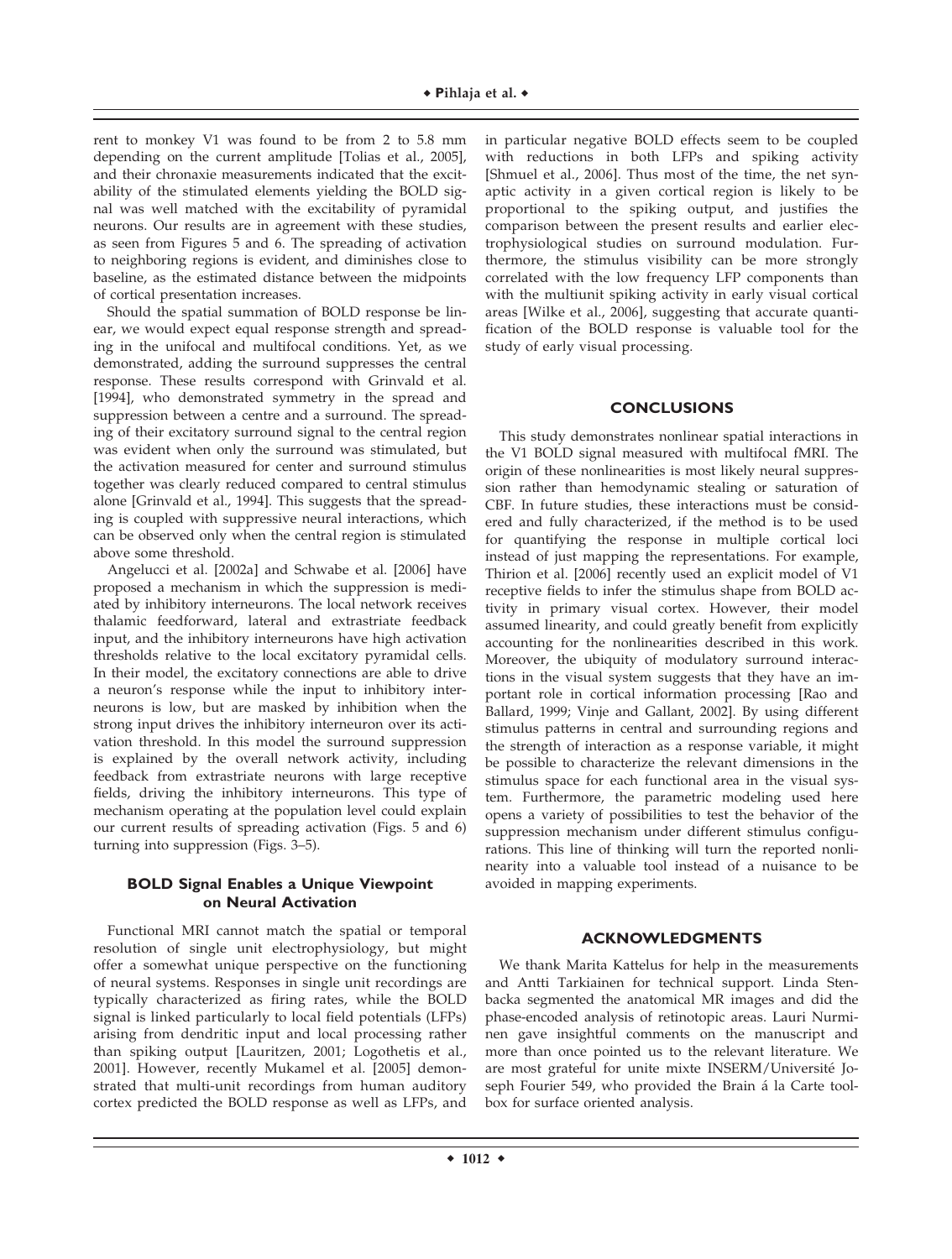#### **REFERENCES**

- Albrecht DG, Hamilton DB (1982): Striate cortex of monkey and cat: Contrast response function. J Neurophysiol 48:217–237.
- Angelucci A, Bressloff PC (2006): Contribution of feedforward, lateral and feedback connections to the classical receptive field center and extra-classical receptive field surround of primate V1 neurons. Prog Brain Res 154:93–120.
- Angelucci A, Levitt JB, Lund JS (2002a): Anatomical origins of the classical receptive field and modulatory surround field of single neurons in macaque visual cortical area V1. Prog Brain Res 136:373–388.
- Angelucci A, Levitt JB, Walton EJ, Hupe JM, Bullier J, Lund JS (2002b): Circuits for local and global signal integration in primary visual cortex. J Neurosci 22:8633–8646.
- Blakemore C, Tobin EA (1972): Lateral inhibition between orientation detectors in the cat's visual cortex. Exp Brain Res 15:439– 440.
- Buchel C, Holmes AP, Rees G, Friston KJ (1998): Characterizing stimulus-response functions using nonlinear regressors in parametric fMRI experiments. Neuroimage 8:140–148.
- Buxton RB, Uludag K, Dubowitz DJ, Liu TT (2004): Modeling the hemodynamic response to brain activation. Neuroimage 23 (Suppl 1):S220–S233.
- Cannon MW, Fullenkamp SC (1991): Spatial interactions in apparent contrast: Inhibitory effects among grating patterns of different spatial frequencies, spatial positions and orientations. Vis Res 31:1985–1998.
- Cavanaugh JR, Bair W, Movshon JA (2002a): Nature and interaction of signals from the receptive field center and surround in macaque V1 neurons. J Neurophysiol 88:2530–2546.
- Cavanaugh JR, Bair W, Movshon JA (2002b): Selectivity and spatial distribution of signals from the receptive field surround in macaque V1 neurons. J Neurophysiol 88:2547–2556.
- Chen CC, Tyler CW (2001): Lateral sensitivity modulation explains the flanker effect in contrast discrimination. Proc Biol Sci 268: 509–516.
- Chubb C, Sperling G, Solomon JA (1989): Texture interactions determine perceived contrast. Proc Natl Acad Sci USA 86:9631–9635.
- Das A, Gilbert CD (1995): Long-range horizontal connections and their role in cortical reorganization revealed by optical recording of cat primary visual cortex. Nature 375:780–784.
- DeAngelis GC, Freeman RD, Ohzawa I (1994): Length and width tuning of neurons in the cat's primary visual cortex. J Neurophysiol 71:347–374.
- DeYoe EA, Carman GJ, Bandettini P, Glickman S, Wieser J, Cox R, Miller D, Neitz J (1996): Mapping striate and extrastriate visual areas in human cerebral cortex. Proc Natl Acad Sci USA 93:2382–2386.
- Duncan RO, Boynton GM (2003): Cortical magnification within human primary visual cortex correlates with acuity thresholds. Neuron 38:659–671.
- Ejima Y, Takahashi S (1985): Apparent contrast of a sinusoidal grating in the simultaneous presence of peripheral gratings. Vis Res 25:1223–1232.
- Engel SA, Glover GH, Wandell BA (1997): Retinotopic organization in human visual cortex and the spatial precision of functional MRI. Cereb Cortex 7:181–192.
- Engel SA, Rumelhart DE, Wandell BA, Lee AT, Glover GH, Chichilnisky EJ, Shadlen MN (1994): fMRI of human visual cortex. Nature 369:525.
- Felsen G, Touryan J, Han F, Dan Y (2005): Cortical sensitivity to visual features in natural scenes. PLoS Biol 3:e342.
- Frackowiak R, Friston K, Frith C, Dolan R, Price C, Zeki S, Ashburner J, Penny W (2003): Human Brain Function. New York: Academic Press.
- Goodyear BG, Menon RS (1998): Effect of luminance contrast on BOLD fMRI response in human primary visual areas. J Neurophysiol 79:2204–2207.
- Grinvald A, Lieke EE, Frostig RD, Hildesheim R (1994): Cortical point-spread function and long-range lateral interactions revealed by real-time optical imaging of macaque monkey primary visual cortex. J Neurosci 14(5, Part 1):2545–2568.
- Hansen KA, David SV, Gallant JL (2004): Parametric reverse correlation reveals spatial linearity of retinotopic human V1 BOLD response. Neuroimage 23:233–241.
- Harel N, Lee SP, Nagaoka T, Kim DS, Kim SG (2002): Origin of negative blood oxygenation level-dependent fMRI signals. J Cereb Blood Flow Metab 22:908–917.
- Harrison LM, Stephan KE, Rees G, Friston KJ (2007): Extra-classical receptive field effects measured in striate cortex with fMRI. Neuroimage 34:1199–1208.
- Haynes JD, Roth G, Stadler M, Heinze HJ (2003): Neuromagnetic correlates of perceived contrast in primary visual cortex. J Neurophysiol 89:2655–2666.
- Jones HE, Grieve KL, Wang W, Sillito AM (2001): Surround suppression in primate V1. J Neurophysiol 86:2011–2028.
- Kastner S, De Weerd P, Pinsk MA, Elizondo MI, Desimone R, Ungerleider LG (2001): Modulation of sensory suppression: Implications for receptive field sizes in the human visual cortex. J Neurophysiol 86:1398–1411.
- Knierim JJ, van Essen DC (1992): Neuronal responses to static texture patterns in area V1 of the alert macaque monkey. J Neurophysiol 67:961–980.
- Lauritzen M (2001): Relationship of spikes, synaptic activity, and local changes of cerebral blood flow. J Cereb Blood Flow Metab 21:1367–1383.
- Levitt JB, Lund JS (1997): Contrast dependence of contextual effects in primate visual cortex. Nature 387:73–76.
- Logothetis NK, Pauls J, Augath M, Trinath T, Oeltermann A (2001): Neurophysiological investigation of the basis of the fMRI signal. Nature 412:150–157.
- Maffei L, Fiorentini A (1976): The unresponsive regions of visual cortical receptive fields. Vis Res 16:1131–1139.
- Meese TS, Hess RF (2004): Low spatial frequencies are suppressively masked across spatial scale, orientation, field position, and eye of origin. J Vis 4:843–859.
- Mizobe K, Polat U, Pettet MW, Kasamatsu T (2001): Facilitation and suppression of single striate-cell activity by spatially discrete pattern stimuli presented beyond the receptive field. Vis Neurosci 18:377–391.
- Mukamel R, Gelbard H, Arieli A, Hasson U, Fried I, Malach R (2005): Coupling between neuronal firing, field potentials, and FMRI in human auditory cortex. Science 309:951–954.
- Nelson JI, Frost BJ (1978): Orientation-selective inhibition from beyond the classic visual receptive field. Brain Res 139:359–365.
- Nielsen A, Lauritzen M (2001): Coupling and uncoupling of activity-dependent increases of neuronal activity and blood flow in rat somatosensory cortex. J Physiol 533 (Part 3):773–785.
- Ohtani Y, Okamura S, Yoshida Y, Toyama K, Ejima Y (2002): Surround suppression in the human visual cortex: An analysis using magnetoencephalography. Vision Res 42:1825–1835.
- Ozeki H, Sadakane O, Akasaki T, Naito T, Shimegi S, Sato H (2004): Relationship between excitation and inhibition underlying size tuning and contextual response modulation in the cat primary visual cortex. J Neurosci 24:1428–1438.